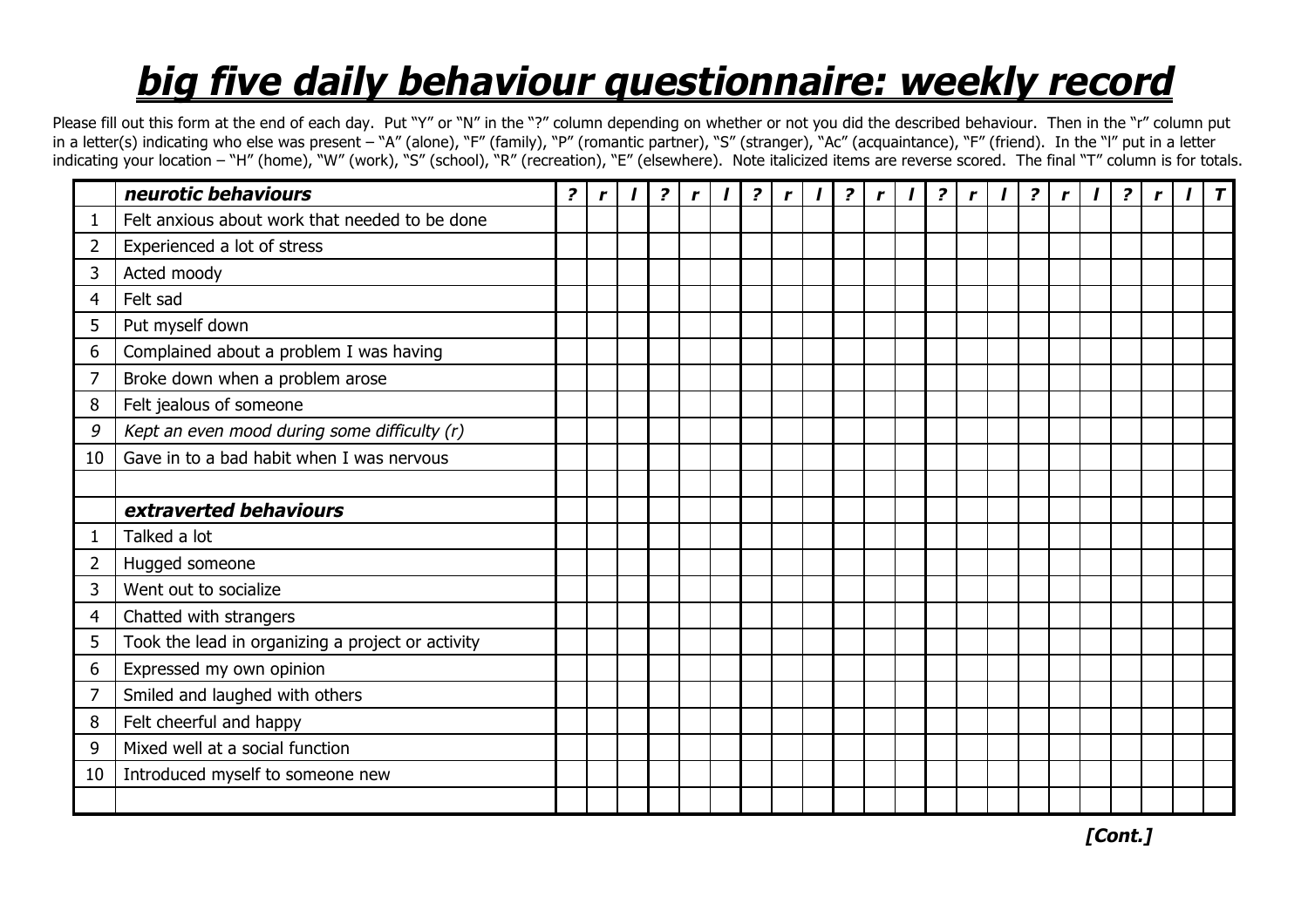Please fill out this form at the end of each day. Put "Y" or "N" in the "?" column depending on whether or not you did the described behaviour. Then in the "r" column put in a letter(s) indicating who else was present – "A" (alone), "F" (family), "P" (romantic partner), "S" (stranger), "Ac" (acquaintance), "F" (friend). In the "l" put in a letter indicating your location – "H" (home), "W" (work), "S" (school), "R" (recreation), "E" (elsewhere). Note italicized items are reverse scored. The final "T" column is for totals.

|                | openness-to-experience behaviours                                               | $\overline{\mathbf{r}}$ | $\mathbf{r}$ |              | $\overline{\mathbf{z}}$ | $\mathbf{r}$ |              | $\overline{?}$ | $\mathbf{r}$ | $\mathbf{I}$ | $\overline{?}$ | $\mathbf{r}$ | $\mathbf{I}$ | $\overline{?}$ | r <sub>1</sub> | $\prime$ 1   | $\overline{?}$ | $\mathbf{r}$ |              | $\overline{?}$ |              |              | $\boldsymbol{\tau}$ |
|----------------|---------------------------------------------------------------------------------|-------------------------|--------------|--------------|-------------------------|--------------|--------------|----------------|--------------|--------------|----------------|--------------|--------------|----------------|----------------|--------------|----------------|--------------|--------------|----------------|--------------|--------------|---------------------|
|                | Enjoyed some art                                                                |                         |              |              |                         |              |              |                |              |              |                |              |              |                |                |              |                |              |              |                |              |              |                     |
| 2              | Read a play or novel                                                            |                         |              |              |                         |              |              |                |              |              |                |              |              |                |                |              |                |              |              |                |              |              |                     |
| 3              | Thought about my emotional reactions to something                               |                         |              |              |                         |              |              |                |              |              |                |              |              |                |                |              |                |              |              |                |              |              |                     |
| 4              | Experienced some intense feelings                                               |                         |              |              |                         |              |              |                |              |              |                |              |              |                |                |              |                |              |              |                |              |              |                     |
| 5              | Listened to or read with interest a news story about<br>another country         |                         |              |              |                         |              |              |                |              |              |                |              |              |                |                |              |                |              |              |                |              |              |                     |
| 6              | Discussed politics                                                              |                         |              |              |                         |              |              |                |              |              |                |              |              |                |                |              |                |              |              |                |              |              |                     |
| 7              | Listened with interest to someone whose values or<br>beliefs differed from mine |                         |              |              |                         |              |              |                |              |              |                |              |              |                |                |              |                |              |              |                |              |              |                     |
| 8              | Tried out a new activity for the sake of doing something<br>different           |                         |              |              |                         |              |              |                |              |              |                |              |              |                |                |              |                |              |              |                |              |              |                     |
| 9              | Discussed an issue from all points of view                                      |                         |              |              |                         |              |              |                |              |              |                |              |              |                |                |              |                |              |              |                |              |              |                     |
| 10             | Read poetry                                                                     |                         |              |              |                         |              |              |                |              |              |                |              |              |                |                |              |                |              |              |                |              |              |                     |
|                |                                                                                 |                         |              |              |                         |              |              |                |              |              |                |              |              |                |                |              |                |              |              |                |              |              |                     |
|                | disagreeable behaviours                                                         | $\overline{?}$          | $\mathbf{r}$ | $\mathbf{I}$ | $\overline{?}$          | $\mathbf{r}$ | $\mathbf{I}$ | $\overline{?}$ | $\mathbf{r}$ | $\mathbf{I}$ | $\overline{?}$ | $\mathbf{r}$ | $\mathbf{I}$ | $\overline{?}$ | $\mathbf{r}$   | $\mathbf{I}$ | $\overline{?}$ | $\mathbf{r}$ | $\mathbf{I}$ | $\overline{?}$ | $\mathbf{r}$ | $\mathbf{I}$ | $\overline{r}$      |
|                | Said/did something to hurt someone's feelings (r)                               |                         |              |              |                         |              |              |                |              |              |                |              |              |                |                |              |                |              |              |                |              |              |                     |
| $\overline{2}$ | Criticized someone (r)                                                          |                         |              |              |                         |              |              |                |              |              |                |              |              |                |                |              |                |              |              |                |              |              |                     |
| 3              | Made a decision without consulting others involved (r)                          |                         |              |              |                         |              |              |                |              |              |                |              |              |                |                |              |                |              |              |                |              |              |                     |
| 4              | Yelled at someone (r)                                                           |                         |              |              |                         |              |              |                |              |              |                |              |              |                |                |              |                |              |              |                |              |              |                     |
| 5              | Accused someone of talking behind my back (r)                                   |                         |              |              |                         |              |              |                |              |              |                |              |              |                |                |              |                |              |              |                |              |              |                     |
| 6              | Got into an argument (r)                                                        |                         |              |              |                         |              |              |                |              |              |                |              |              |                |                |              |                |              |              |                |              |              |                     |
| 7              | Had doubts about someone's honesty (r)                                          |                         |              |              |                         |              |              |                |              |              |                |              |              |                |                |              |                |              |              |                |              |              |                     |
| 8              | Felt someone betrayed my trust (r)                                              |                         |              |              |                         |              |              |                |              |              |                |              |              |                |                |              |                |              |              |                |              |              |                     |
| 9              | Got what I wanted by withholding the truth from<br>someone (r)                  |                         |              |              |                         |              |              |                |              |              |                |              |              |                |                |              |                |              |              |                |              |              |                     |
| 10             | Made a rude comment about a person passing (r)                                  |                         |              |              |                         |              |              |                |              |              |                |              |              |                |                |              |                |              |              |                |              |              |                     |
|                |                                                                                 |                         |              |              |                         |              |              |                |              |              |                |              |              |                |                |              |                |              |              |                |              |              |                     |